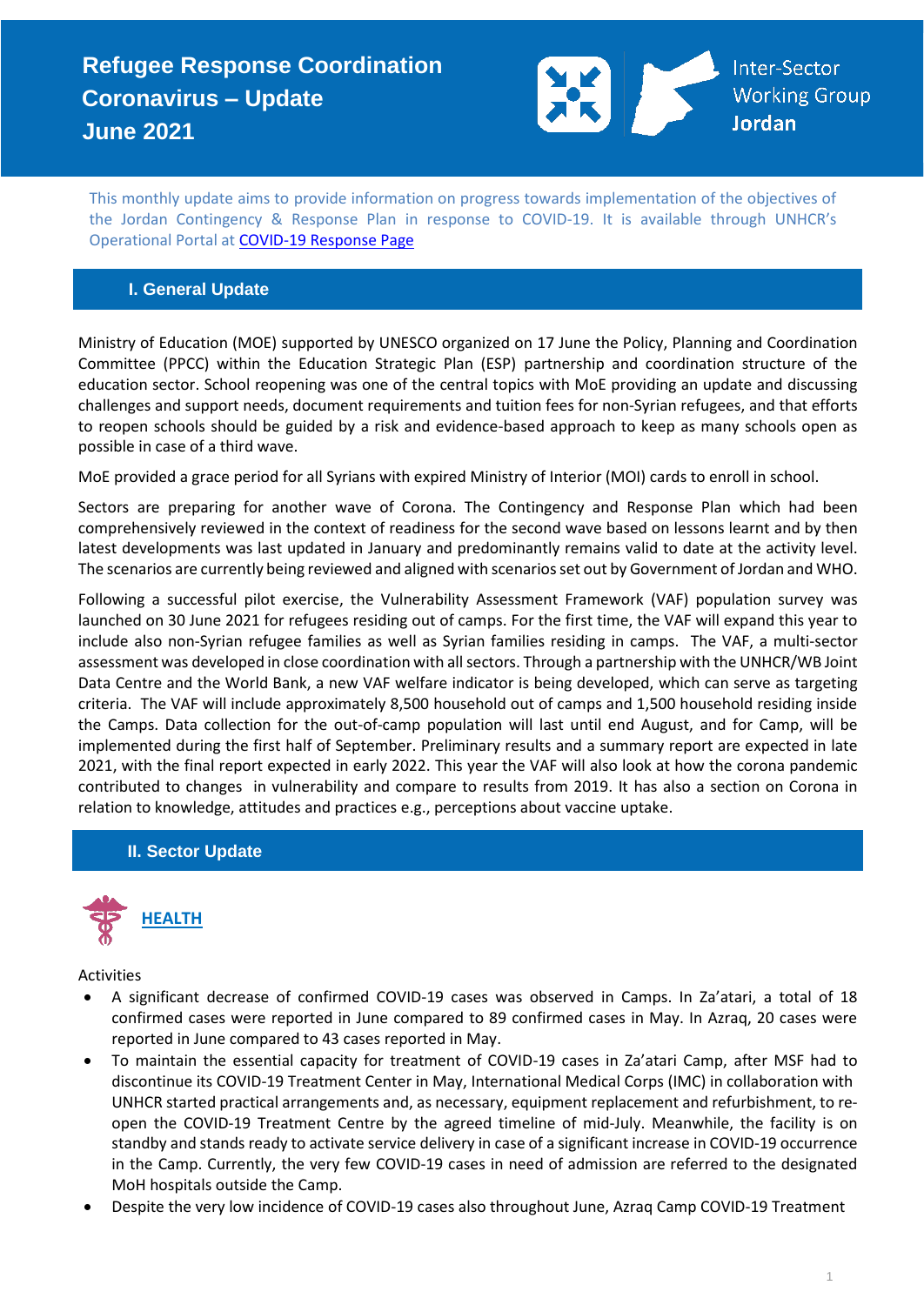Centre operated by International Medical Corps (IMC) will continue its services and admit cases in need of treatment according to defined admission criteria.

- COVID-19 vaccine administration continued in collaboration with MoH in Za'atari and Azraq Camps. As of July 11, a total of 15,334 individuals have received the first dose and 10,998 have received the second dose in Za'atari Camp, while in Azraq a total of 5,314 individuals have received the first and 3,962 the two doses.
- The Emirati campaign to vaccinate Syrian refugees in Camps, which was launched in May and rolled out in close collaboration with Jordanian MoH and UNHCR, was successfully concluded once all those having registered and meeting MoH criteria had received the two doses.
- In response to COVID-19 and to ensure provision of comprehensive SRH services, UNFPA procured PPEs to its partners worth over USD 150,000. 99% of healthcare providers in all UNFPA supported sites received their COVID-19 vaccination.
- UNFPA concluded its three months support to SRH services in Za'atari at IRC main clinic. As the lead SRH agency, it ensured continuation of essential SRH services by bridging the clinic's funding gap.



Activities

- Since the beginning of the COVID-19 emergency response, 68,152 cases have been assisted under the COVID-19 emergency cash assistance scheme. 72% of the assisted population (70% Syrian and 86% Non-Syrian) have been provided with assistance for three months or more, while 13% (14% Syrians and 5% Non-Syrians) benefitted from this support two months and 14% (15% Syrian and 9% Non-Syrians) one month.
- In June 2021, 290 cases were booked by Care International to be assisted under the COVID-19 emergency cash assistance scheme, of which 233 cases already got assisted, and 57 cases are still to be assisted.
- Currently 59,834 families are eligible for COVID-19 emergency assistance. Of these 52,326 are Syrians and 7,508 have nationalities other than Syrian.

## **Challenges**

• Though the demand for assistance continues to rise, funding is shrinking, and, if received, is rather ad-hoc. This leads to planning challenges and budgeting problems to provide cash to eligible families. Challenges



#### Activities

- In June, WFP has been delivering its monthly cash assistance to 525,139 individuals in camps and host communities. This included assistance to families targeted because of COVID-19 socio-economic impact benefitting 40,082 individuals.
- In Azraq and Za'atari Camps, WFP continued to provide in-kind food assistance to COVID-19 affected households under quarantine and refugees under self-isolation in their own shelters. Due to the significant decline of such cases, the need for this type of assistance decreased.
- To ensure that assistance in host communities focuses on the most vulnerable, WFP developed a new targeting model for Syrian refugees based on recent vulnerability studies. Atthe same time, WFP faces severe funding shortfalls and therefore will have to enact its prioritization plan as of July by cutting 21,000 beneficiaries from its monthly cash programme. On 1 June, text messages were sent to all assistance recipients' families to inform about their specific status of assistance July onwards. In parallel, WFP and its partners rolled out an appeal mechanism through an online platform as well as hotlines and helpdesks. All appeals will be reviewed, and beneficiaries individually informed about the results by text message. The need for implementing the re-targeting and prioritization was also discussed in three joint sessions by WFP and UNHCR with refugee community leaders in North, Central and South Jordan.
- Preparation for food distribution activities leading up to Eid al-Adha began in June and will continue throughout July.
- Tkiyet Um Ali, a Jordanian organization was endorsed as new co-chair of the Food Security Working Group.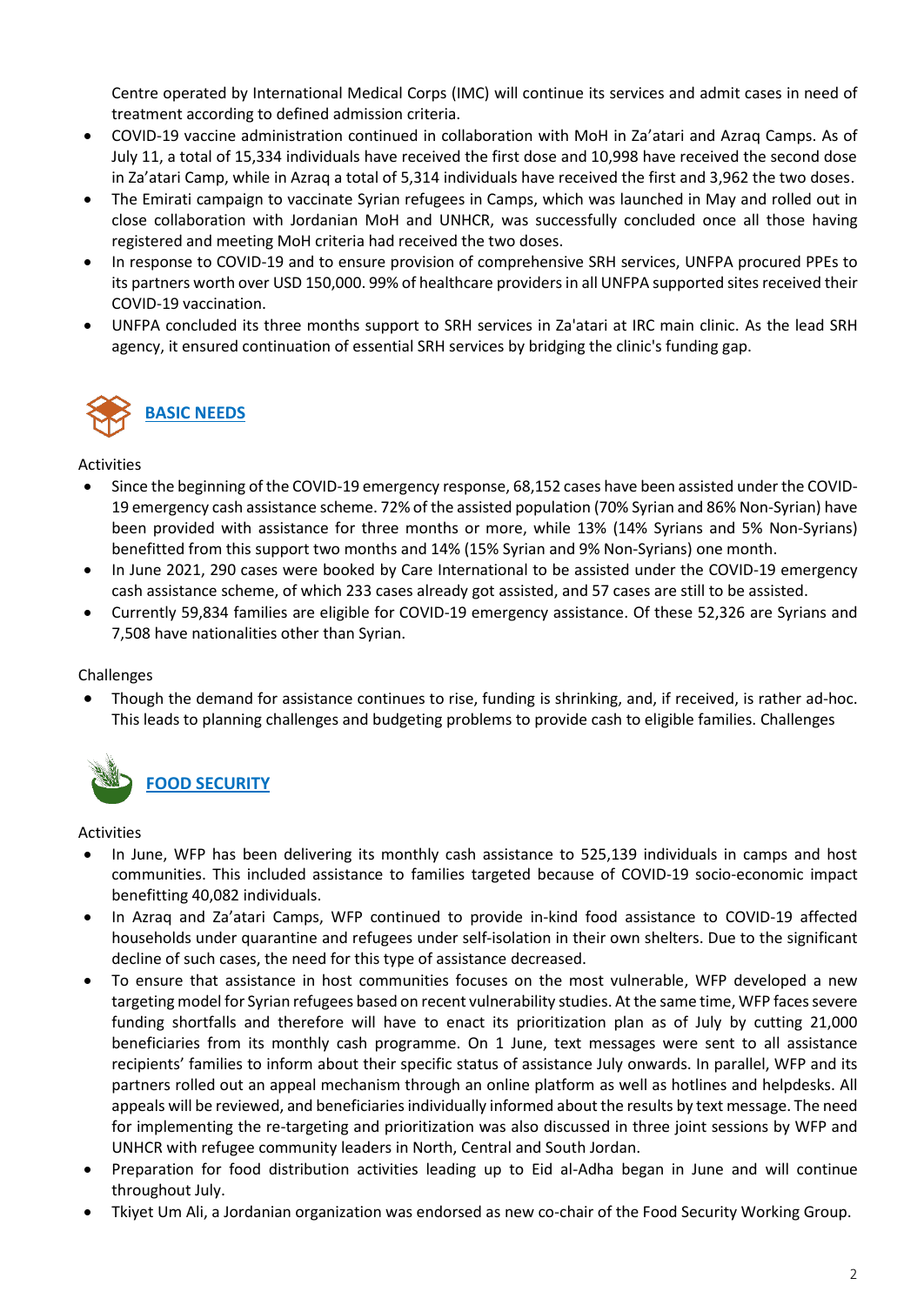The National Food Security Strategy has been endorsed by the higher steering committee for food security on 30 May. The strategy presents a comprehensive overview of food security in Jordan and defines four strategic objectives based on a multi-sectoral analysis. The strategy was developed under the leadership of the Ministry of Agriculture in partnership with WFP and FAO and supported by a large number of Government institutions, UN agencies, national and international NGOs, and representatives of the private sector. Four working groups have been created to develop the strategy action plan with even wider participation of relevant stakeholders. The action plan will be completed towards the end of July and should be then validated by the higher steering committee for official endorsement by the Government towards end of August. The four strategic objectives focus on: Ensuring availability of food at the national, household and individual levels; Improving access to food; Optimizing the utilization and stability of food and Enhancing food security governance at the national level.

Challenges:

- Unpredictability of funding remains a challenge for WFP, while advocacy activities to mobilize support are ongoing. Current cuts had the potential to create a negative effect on the community recalling the impacts of the cuts of 2014.
- Identifying alternatives to unconditional cash-based food assistance remains a key priority for the Sector.



- The GBV SWG developed a guidance note on COVID-19 vaccination and implications for GBV prevention and response. Launched on World Refugee Day, it aims at ensuring equitable and safe access to COVID-19 vaccination for everyone, with a specific focus on vulnerable groups. It sheds light on gender barriers and GBV risks in Jordan and provides recommendations for GBV practitioners, health service providers and the Government. The document offers key messages related to GBV services, the Amaali application, as well as on PSEA and gender equality. The guidance note is available in English and Arabic and can be foun[d here.](https://data2.unhcr.org/en/documents/details/87298)
- The second phase of the coaching program for GBVIMS Task Force members has been rolled out with the objective to enhance standards of case management services for GBV survivors. The programme includes sessions on: Safety Planning and First Response for Suicidality, Remote Case Management Supervision, Staff Care Strategies and Initiatives, Male Victims of Gender Based Violence, LGBTI Considerations and ToT to being able to replicate the program at the organization level.
- PSEA Network partnersfinalized the Protection Against Sexual Exploitation and Abuse (PSEA) risk assessment tool which was developed by the Co-Chairs of the Jordan PSEA Network. The tool brings together assessments conducted by UN, INGOs and NNGOs including from other operations and Inter-Agency Standing Committee Minimum Operating Standards for PSEA implementation issued in 2021 and can be used to guide organizations operating in Jordan to meet minimum standards of PSEA requirements.
- MHPSS partners identified high number of cases of anxiety and depression among refugees triggered by different underlying causes, of which the impact of COVID-19 and poor economic situation are prevalent.
- MHPSS are successfully contributing to the development and finalization of the National Mental Health and Substance Use Action Plan (2022-2026) led by WHO. The Plan focuses on four main domains (Governance, Health Care, Promotion and Prevention and Surveillance, Monitoring and Research) and aims to improve quality of the mental health care at the country level.
- In June, the Disability and Age Task Force (DATF) organized two training sessions on Disability Inclusion in English and Arabic for 36 participants, including the Disability and Age Inclusion sector focal points, Sector Gender Focal Points Network members, DATF members and relevant stakeholders from different organizations.
- On the occasion of World Refugee Day (WRD), UNHCR, UN Women and the International Orthodox Christian Charities (IOCC), in collaboration with the Sector Gender Focal Point Network (SGFPN) and the Disability and Age Task Force (DATF) conducted a joint webinar for refugees of all genders, ages and abilities, focusing on the power of inclusion in education, health and sports. Key Government actors, civil society organizations, refugees, members of the host community and organizations working on gender and inclusion shared their perspectives, experiences and solutions.
- In June, the Cash-for-Protection Taskforce in collaboration with the Cash for Learning Partnership (CaLP) conducted its first training on Protection and CVA Monitoring for the CfP Taskforce members.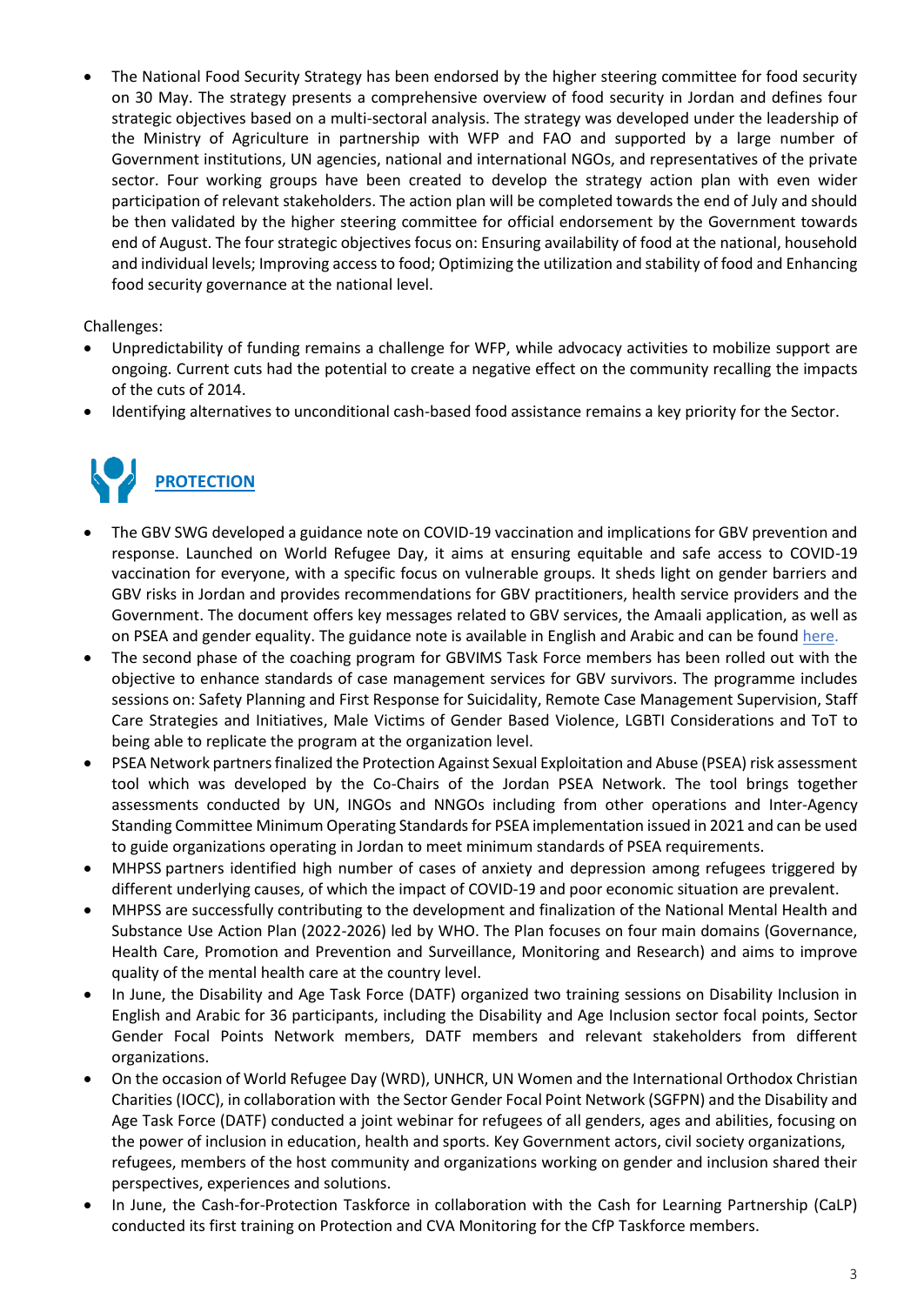- In line with offering durable solutions to refugees, since the start of 2021 UNHCR has facilitated virtual selection missions for resettlement countries which enabled states to assess 825 refugees for resettlement. The numbers of refugees travelling to resettlement countries has increased, with over 1,000 departures during the first half of 2021, compared with some 700 throughout 2020.
- Since 1 January 2021, UNHCR processed registration of 184,965 individuals and issued documents to 271,882 refugees. On 16 June, UNHCR Registration Centres in Amman, Irbid and Mafraq partially reopened for rapid in-person document renewal processing.



- UNICEF continued supplying all 122,789 refugees in three camps (Za'atari, Azraq and King Abdullah Park) with an uninterrupted supply of clean water with increased consumption particularly during the heatwave at the end of June.
- While UNICEF maintained in Za'atari daily supply of about 4,500 m3 of clean and safe water, external water trucking is continuously needed due to increasing temperatures. Three internal boreholes are covering about 3300 m3 of water per day with the rest being supplied by external water trucking.
- In June the support to the transit area through provision of cleaning kits, hygiene kits and hand sanitizers was maintained in Za'atari although the number of beneficiaries reduced to 24. The same sanitation and hygiene items support was also provided to 22 self-isolated households, including 69 children.
- Azraq refugees also benefitted from these hygiene and sanitation items as well as 29 jerry cans, which were distributed to 84 of the most vulnerable refugees. In addition, 650 hygiene kits were distributed to "Lead Mothers group", women who are engaged in sensitization and awareness campaigns in relation to WASH and hygiene for UNICEF.
- In King Abdullah Park (KAP), a camp-wide distribution took place providing 1,599 soap bars and 119 cleaning kits, reaching 533 beneficiaries, including 297 children. UNICEF is providing WASH services to the camp as needed.

# **EDUCATION**

- The Higher Education Council has announced details on the return to campus and teaching modalities for the summer 2020/2021 semester. All bachelor and diploma studies will be conducted electronically, while courses that require laboratories, workshops, or physical appearance will be taught on campus, with observing health safety measures. Medicine and dentistry students (4th, 5th and 6th year) will return to campus for their studies. All postgraduate courses (higher diploma, MA and PhD) will take place on campus in-person, while thesis discussions may be undertaken remotely or on campus.
- In its meeting on 17 June, the Policy, Planning and Coordination Committee (PPCC) MoE also updated on the progress of the ESP supported by UNESCO-IIEP and outlined steps for further partners' involvement. In this regard, the Mid-Term Review Technical Working Groups according to the six ESP domains presented their work in assessing progress, the impact of COVID-19, the effectiveness and relevance of programmes and policies implemented through a plenary session with the PPCC members on 30 June.
- MoE positively debates that non-Syrian refugee children may be exempted from presenting residence permit or work permit of their parents, a requirement having made enrolment often difficult, but refugees must present their UNHCR certificate to prove their refugee status. Non-refugee children of any nationality are no longer required to present any documentation, but textbook and enrolment fees must be paid.
- In June, Norwegian Refugee Council (NRC) provided trainings on the Safe and Inclusive Schools Programme for 95 MoE personnel (13% female) to teachers, principals, counselors and Syrian assistant teachers. NRC also provided 499 students (55% female) with remote Learning Support Services through Zoom and WhatsApp.
- In coordination with the MoE, Islamic Relief Jordan provided teacher training and hygiene awareness sessions to 57 teachers (18% female) and 849 students (11% female) in three schools in Mafraq governorate.
- Middle East Children's Institute (MECI) continued to support adolescents and youth in host communities to access quality, inclusive Formal and Non-Formal Education (NFE). In June, MECI supported 128 adolescents and youth (49% female) with access to the certified NFE Drop-Out programme in host communities.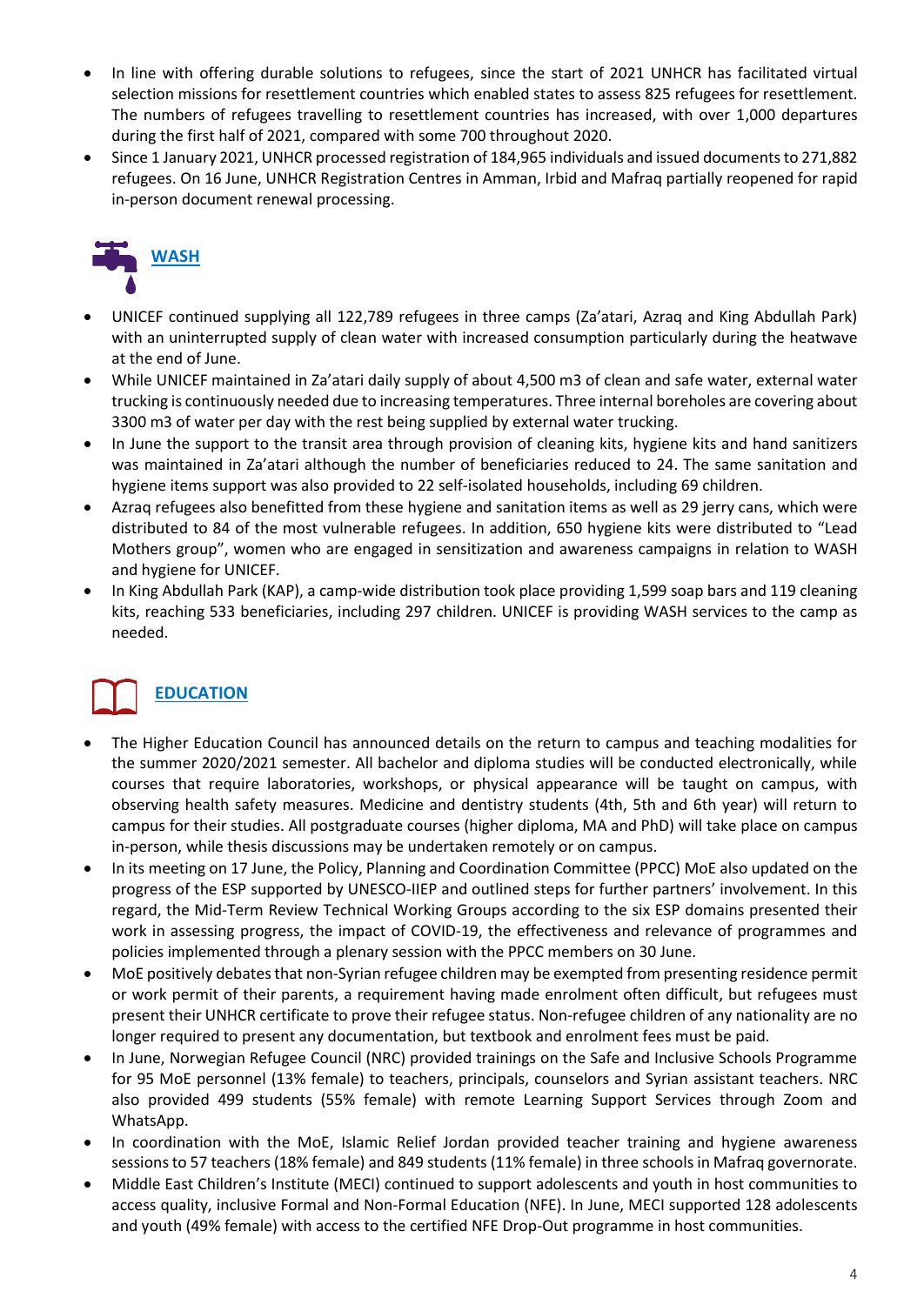- On 9 June, Relief International, Plan International and War Child have conducted a via-Zoom Round Table Discussion on the findings of the joint national level assessment on "Distance Learning Experiences During COVID-19 in Jordan".
- In June, with support from UNICEF, Relief International successfully enrolled 91 new students (33% female) in the certified NFE Drop-Out programme. 63 students (38% female) successfully completed Cycle 3 of the programme and are graduating from the Drop-Out programme.
- In May June, UNICEF and Syrian Assistant Teachers supported registration of 3,018 KG2 aged children (50% female) in Za'atari (64%), Azraq (31%) and EJC (5%) Camps.
- On 23 May 24 June, UNICEF led trainings on school leadership and development of school improvement plans. 51 Principals (53% female; 63% from Za'atari, 37% from Azraq) and 47 Supervisors (17% female; 60% from Za'atar,40 % from Azraq) were offered knowledge and skills in formulating clear performance indicators, developing school improvement plans, enhancing middle leadership in school with focus on vulnerable students and self-evaluating the developed plans.
- In June, UNICEF held a two-day training for 37 Inclusive Education supervisors (30% female) to support the capacity building of MoE staff at the Directorate level. These efforts contribute to increasing the capacity of the education system to provide quality education for all children, irrespective of nationality.
- UNICEF, with Education Development Trust (EDT), organized the Learning Bridges Sustainability Workshop to present the accomplishments of academic year 2020/2021 and to plan for the upcoming school year. A total of 69 participants (65% female) including the Learning Bridges Champions, activity writers and MoE staffs, attended the workshop. During the workshop, UNICEF and EDT presented the outcomes from the study and survey, reviewed activities of the first semester and discussed the ways to improve monitoring of implementation of the Learning Bridges programme.
- In June, 1,206 learners (48% female; 86% Syrian) have accessed their accounts remotely on the UNHCRsupported Kolibri digital learning platform through UNHCR implementing partners JOHUD, Blumont, and Care. Ten Connected Learning Hubs in urban areas and in refugee camps have reopened with 50% capacity, enabling refugee and Jordanian learners who have little or no Internet to access the Kolibri platform.
- UNHCR supported 300 Non-Syrian refugee students (55% female) with education programmes, of whom, 63 students (59% female) registered for homework support classes and took the placement tests for Arabic and Mathematics at the JOHUD centre in Al-Hashmi (Queen Zain Institute), following the prescribed COVID-19 health safety measures.
- Noor Al Hussein Foundation, with support from UNHCR, opened Virtual Reality (VR) Labs for Albert Einstein German Academic Refugee Initiative (DAFI) scholarship students to provide them with an immersive learning experience. In June, ten students (70% female) were trained on the use of the VR Lab.
- UNESCO, with support from the Government of the Republic of Korea and through its partnership with Luminus Technical University College, assisted Syrian refugee and vulnerable Jordanian youth with scholarships to access BTEC-level II Technical and Vocational Education and Training (TVET) programmes in three training disciplines (Business, Information Technology, and Creative Media Production), as well as onthe-job training opportunities. By 27 June, 194 students (54% female; 43% Syrian) have been selected and enrolled in TVET programmes.
- Education activities and the afterschool programme continue remotely. In June, 125 children (52% female) were engaged in UN Women's Oasis centres in Za'atari and Azraq refugee Camps.
- In June, representatives of authorities including municipalities, local newspapers, the Ministry of Social Development and the Employment Fund at the directorate level were engaged by the Arab Women Organization (AWO), a partner of UN Women, in discussions on strengthening the concept of partnership. The meetings also emphasized importance of the Second Chance Education (SCE) project in enhancing the role of women at the educational and economic levels by building scientific and practical skills through Kolibri platform and other educational channels. As a result, AWO successfully contacted several civil organizations that will benefit from the second phase of the Second Educational Opportunity Programme, and the partnership between women and the local authorities was enhanced through the newly opened communication channels. Noticeably, the Eradah Foundation suggested to conduct feasibility studies of the projects proposed by SCE beneficiaries thus contributing to strengthen partnerships between organizations.
- In June, Relief International (RI) has been actively engaged in various awareness raising activities at schools, such as producing three animated videos about bullying and cyberbullying, development of a Behavioural Change Program Manual for reducing bullying, delivery of online sessions to 633 Syrian refugee students on
- Bullying and Cyberbullying, training of 506 MoE teachers, school counsellors and educational personnel from four Governates (Amman, Irbid, Mafraq, and Zarqa) on Cyberbullying.